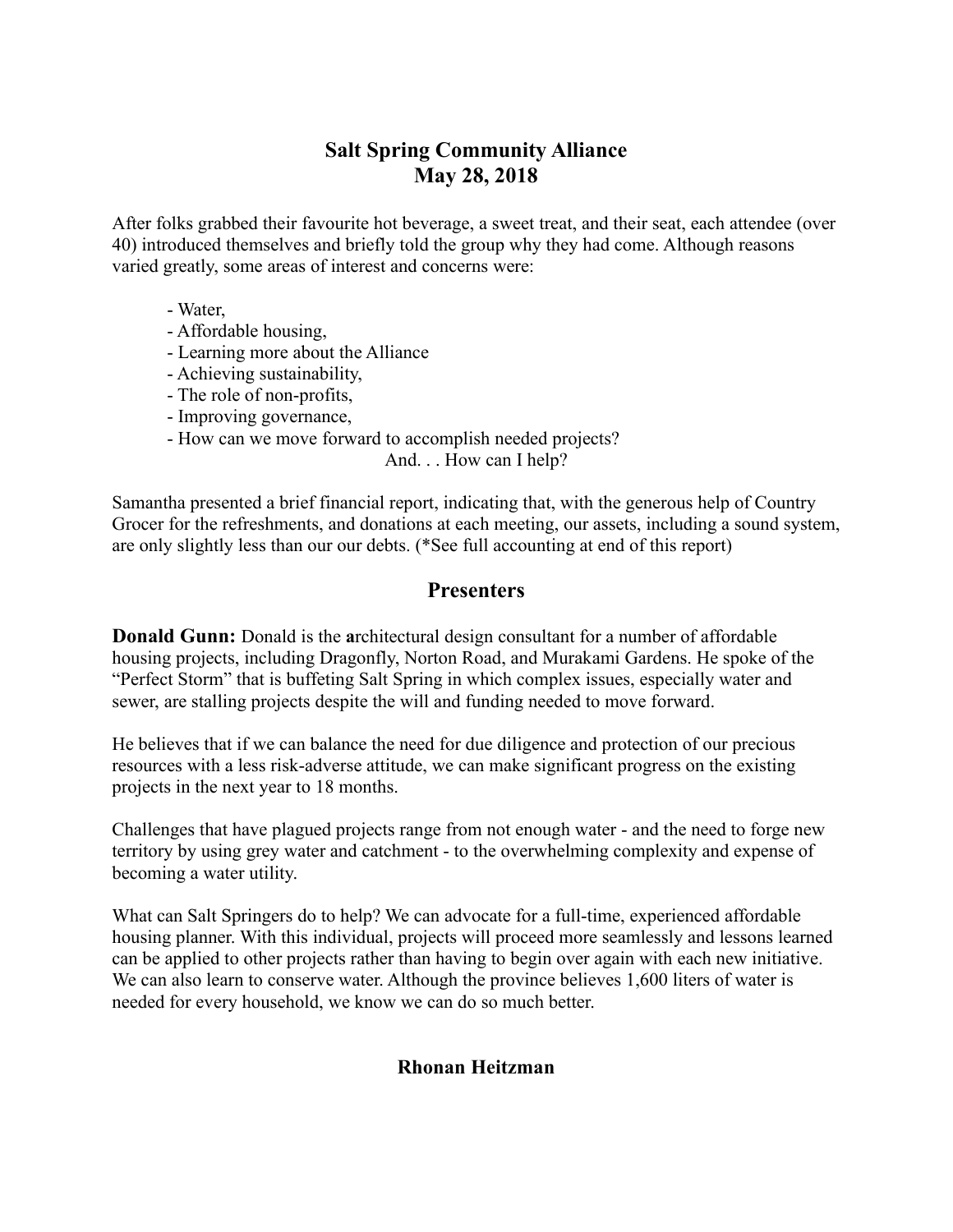**Rhonan Heitzman**: Chair of the Alliance Affordable Housing Working Group and owner Salt Spring Water Company, Rhonan spoke passionately about his vision of housing more people with less impact on the environment by introducing technical innovations, lifestyle adaptation, and creative planning. Although each of us face different water situations, we all get rain. Rainwater harvesting is a solution that can be applied everywhere to offset the stress on our lakes and groundwater and, with enough storage, can be prime source of water. The era of unlimited water is over, and it is Rhonan's estimate that a family can live comfortably on 400 liters a day, 1/4 the required amount.

The effort to limit densities has resulted in a strong tendency toward rural sprawl, with large lots, long roads, and driveways carving up the natural wilderness.Why should a 600 square foot cottage require the same density as a 6,000 square foot home with 10 bedrooms and eight bathrooms? The result of this planning model is that the vast majority of new homes are on large lots, unaffordable to most Salt Springers.

What can we do? We need to promote legal ways to encourage more smaller homes, nestled among existing subdivisions and using roads, driveways, and buildings that already exist. This would require a re-evaluation of our assumptions about density. Although adequate water supply and safe waste management are necessary requirements, we can do this by exploring other options, possibility even offering density bonuses for greener buildings that blend better into our rural landscape.

\*\* For Rhonan's full presentation, please see the end of this report.

### **Discussion:**

The response from Community Alliance members was enthusiastic and innovative. Conservation was an important topic with discussion of more water-wise education as well as metering.

A great deal of information was shared about the issues faced by a variety of affordable housing projects on Salt Spring and their approaches to overcoming obstacles. The challenges faced by North Salt Spring Water were discussed. The large water needs by agriculture and fire suppression were also considered as component of the challenges that must be faced and resolved. It was suggested that if everyone had a tank that captured 3,000 gallons of rainwater, there would be plenty of water on Salt Spring. It was noted, though, that, although rainwater harvesting seems to make a great deal of sense, Vancouver Island Health Authority is proceeding cautiously.

There was a call echoed throughput the room to get all the players in one room to sort out challenges. There seemed to be consensus that locally elected officials should organize a meeting to bring all agencies together.

### **Action Plan:**

After a break, the group reconvened to discuss possibilities that would allow us to move forward.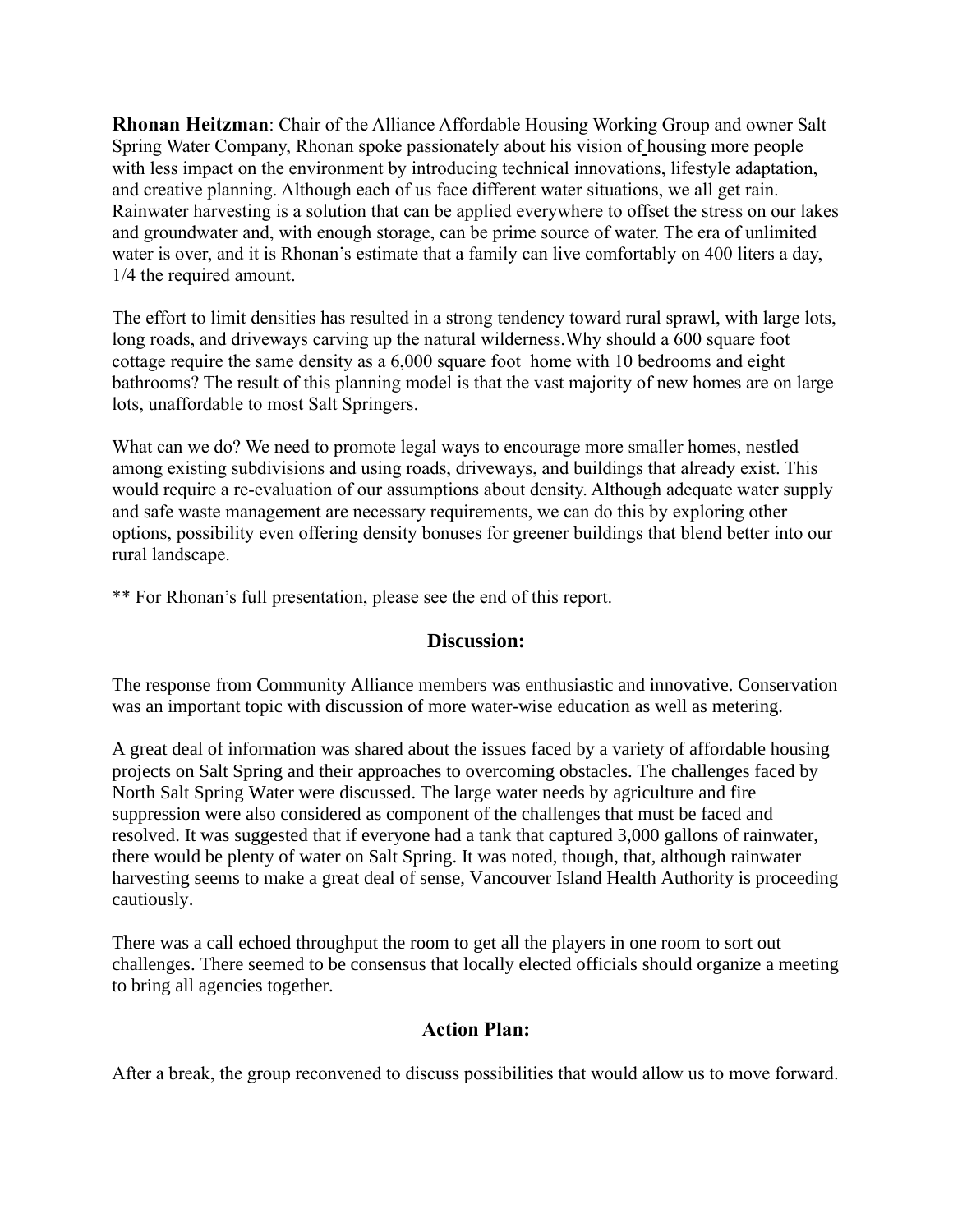It was agreed that provincial and federal policies need to change and that a good way to begin would be to get all local policy-makers in a room to address the complex issues stalling affordable housing on Salt Spring.

Darryl Martin agreed to work to bring the players together.

Also, Salt Springers need to be better at conserving our precious water. As the meeting ended, there was excitement about getting the players together to make things happen as well as working one-on-one throughout the community to better conserve one of our most precious resources -water.

### **Next Meeting:**

The Governance Working Group has been hard at work analyzing options to improve governance on Salt Spring Island. They have created an evaluation criteria and rated various options available to Salt Spring.

Please come to the Lions Hall on June 25, 2018 at 7:00 p.m. to add your voice to the conversation about improving governance on Salt Spring.

### **Because. . . . Together, we can make Salt Spring even better**

### \***SS COMMUNITY ALLIANCE FINANCIAL STATEMENT August 2017 to May 15 2018**

| Meeting donations   | \$1,526.62               |  |
|---------------------|--------------------------|--|
| Personal donations  | \$311.25                 |  |
| Country Grocer      | Gift cards (value \$500) |  |
| Positively Forward  | \$382.00                 |  |
| Sound rental        | \$<br>75.00              |  |
| <b>TOTAL INCOME</b> | \$2,294.87               |  |
| <b>EXPENSES</b>     |                          |  |
| Hall Rental         | \$575.00                 |  |
| Sound               | \$300.00                 |  |
| Refreshments        | \$419.57                 |  |
| Supplies            | S<br>13.41               |  |
| Printing            | \$<br>174.62             |  |
| Other               | \$100.71 (Hornby Travel) |  |
| <b>Bank Charges</b> | \$<br>2.50               |  |
|                     |                          |  |

### **TOTAL EXPENSES\$1,585.81**

**INCOME**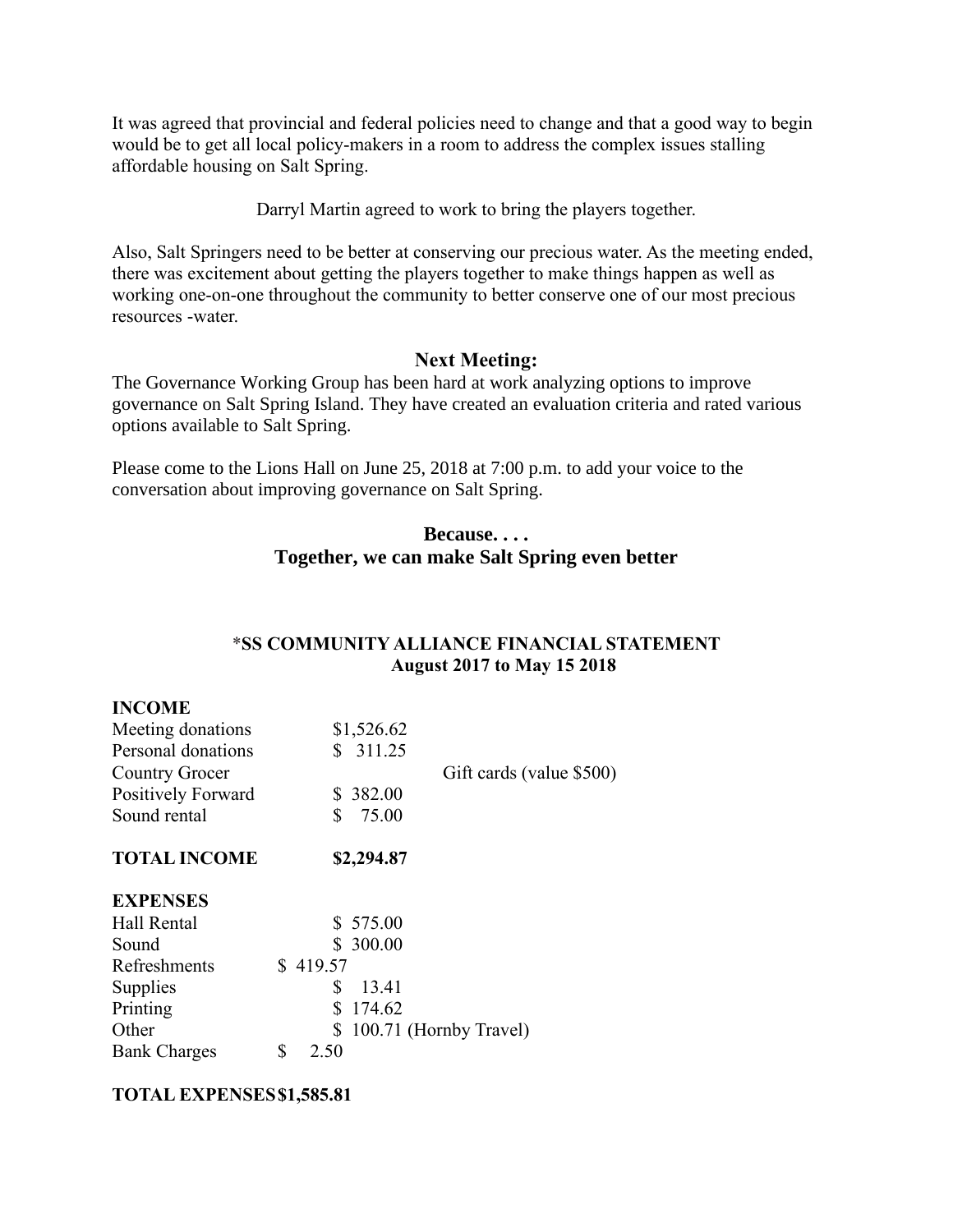| \$550.57 (Purchased by G.&H. Baker) |
|-------------------------------------|
|                                     |
|                                     |
|                                     |
|                                     |

### **\*\* A Transcript of Rhonan's Full Report:**

Water supply on this island is indeed a serious issue and we must be very cautious about protecting our limited surface water and groundwater resources. However, water on Salt Spring is not one unified pool that everyone draws from. It is varied across a complicated geographical landscape. Some areas have ground water that is very stressed and fragile, other areas are blessed with incredible quality and abundance.

But one thing is true across the whole island, we are subject to consistent annual rainfall in the winter months. Rainwater harvesting is a technical solution that can be applied everywhere to offset the stress on our lakes and groundwater and indeed be a prime source of water with enough storage capacity and life style innovation. When water supply is limited, people adapt and use water more efficiently and with technical innovation and life style changes, our water supply can serve the needs of a growing population in a way that was not imagined when our planning model was established.

The 1970's was the era of 20 litres to flush a pee, overhead sprinklers to keep the lawn emerald green throughout the year. 20 minute showers daily, wash the car at the slightest sign of dust and washing machines that guzzle the stuff….water saving fixtures? Science fiction…. And yet now we are still beholden to rules based on consumption habits of those times, needing to prove 1600 litres per day for a small house hold, (say 2 adults and 2 children) when it has been shown that people can use as little as 40 litres per person. That works out to 10 times less than the required amount. I have found through my work that a conservative average estimate for a small family is a hundred gallons a day, that is 400 Litres, % of the currently required amount, and I have observed that can be easily cut in half by people paying attention and is a good estimate on average. Keep in mind that this is for indoor use, and irrigation requirements is another calculation depending on intended plantings.

There is a distinct need for the amount of water required to be proven to be re-evaluated to allow innovative solutions and lifestyles to thrive.

So our planning model correctly identified limited water supply as one of the criteria for imagining a maximum population. There is also the general effect of population on the environment through transportation, development and human activity. We live in a special and unique ecological area that needs to be protected from the ravages of human activity. But how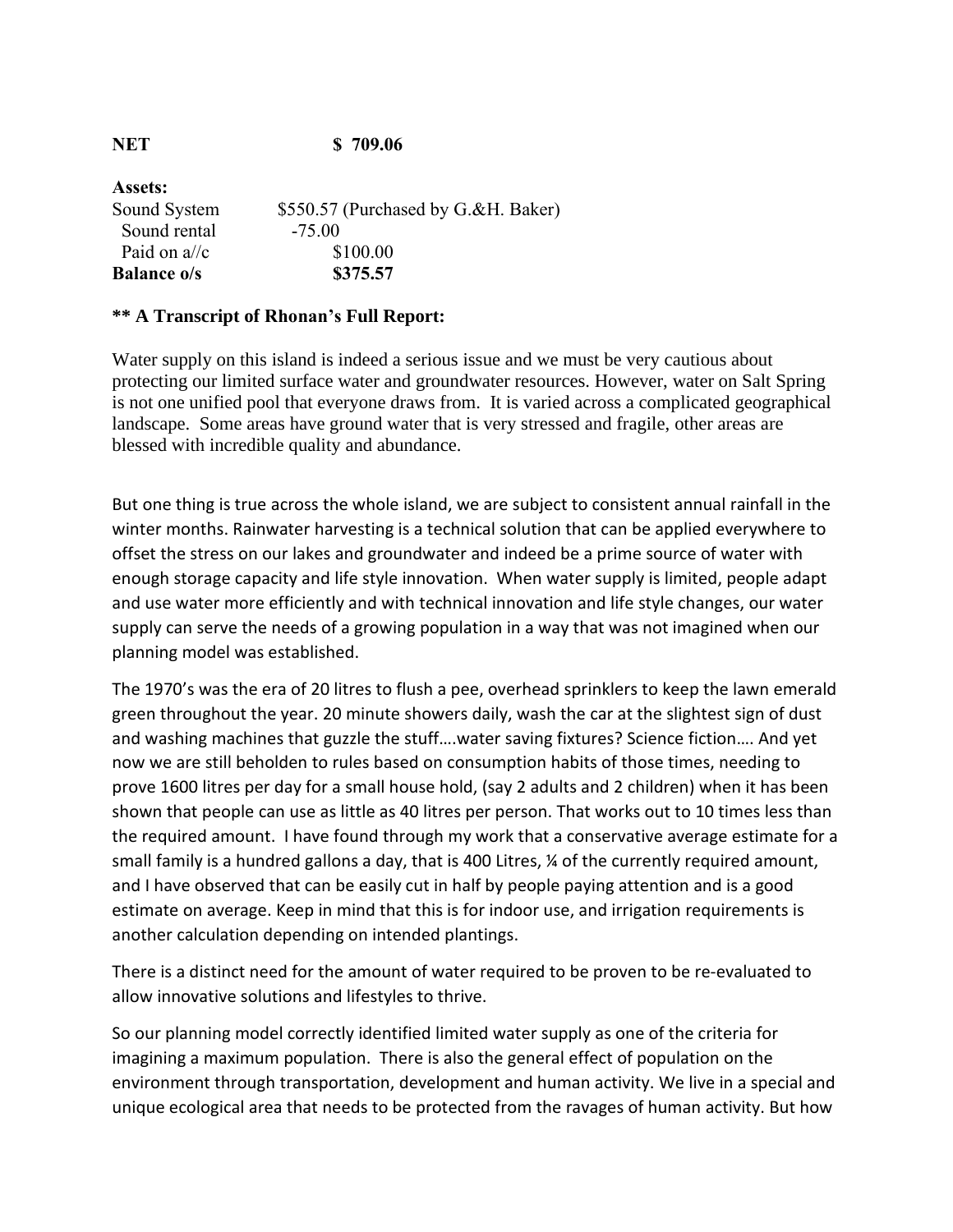do we go about creating those protections? Sometimes the tools available to local government are limited, so we use the means available that seem to make sense at the time, but sometimes there are unintended consequences. Here, there has been an effort to protect the environment by controlling population by limiting the number of "densities" or dwellings permitted to be constructed on a given size lot in a given zone. Also to preserve the "rural character", minimum lot sizes for subdivisions have been established. But the result has been a strong tendency toward rural sprawl, with large lots, long roads and driveways carving up the natural wilderness. These large lots are increasingly only affordable to the wealthy who often build large houses, with varying degrees of respect for the natural environment. Some developers clearcut vast areas and then subdivide, selling the cleared lots…. Other property owners choose to clear large areas of their lots to make way for the large homes, driveways and lawns, and despite a stated ideal to preserve and protect, there is little the local government can do to prevent this environmentally destructive development, because it falls within the permitted rules. Yet many creative ways of living and building that can house more people with much less destruction of the environment do not currently have a legal pathway to be achieved.

Consider why does a house with a 6000 ft2 footprint, with 10 bedrooms and 8 bathrooms equal the same definition of density as a 600 sq.ft cottage? Because they each only have one kitchen. Which building destroys more of the environment to allow for its footprint, consumes more resources to construct and energy and water to operate?

So the result of our planning model is that the vast majority of new residential development are large houses on large lots, unaffordable to any household earning less than 80-100 000 per year to purchase or rent. Note it's not just low income people affected but all the way to upper middle income class. So the percentage of housing stock available to the working class is shrinking even as the island population is growing and the need for people to serve the thriving economy is growing yet there is not enough people available to fill those jobs because there is nowhere to live. We are on the precipice of a rapid collapse of the service industry and the stress on the community is palpable.

#### **So what is the solution?**

By recognizing that a healthy community will have enough housing available to young families that serve a diverse economy less dependent on tourism and vacation homes and more reliant on serving each other, education, green business, food production, arts, music and creativity; planners would adopt a creative and proactive model to recognize this need and not only allow but promote legal pathways to encourage more smaller homes, nestled in among existing developed subdivisions, using roads, and driveways and indeed buildings that already exist. This would require a re-evaluation of the meaning of a density and a dwelling, accepting that they do not all have an equal environmental footprint and that more, smaller densities that are lighter on the land should actually be encouraged. This can be made possible by technical innovation and lifestyle adaptation. Proving adequate water supply and safe waste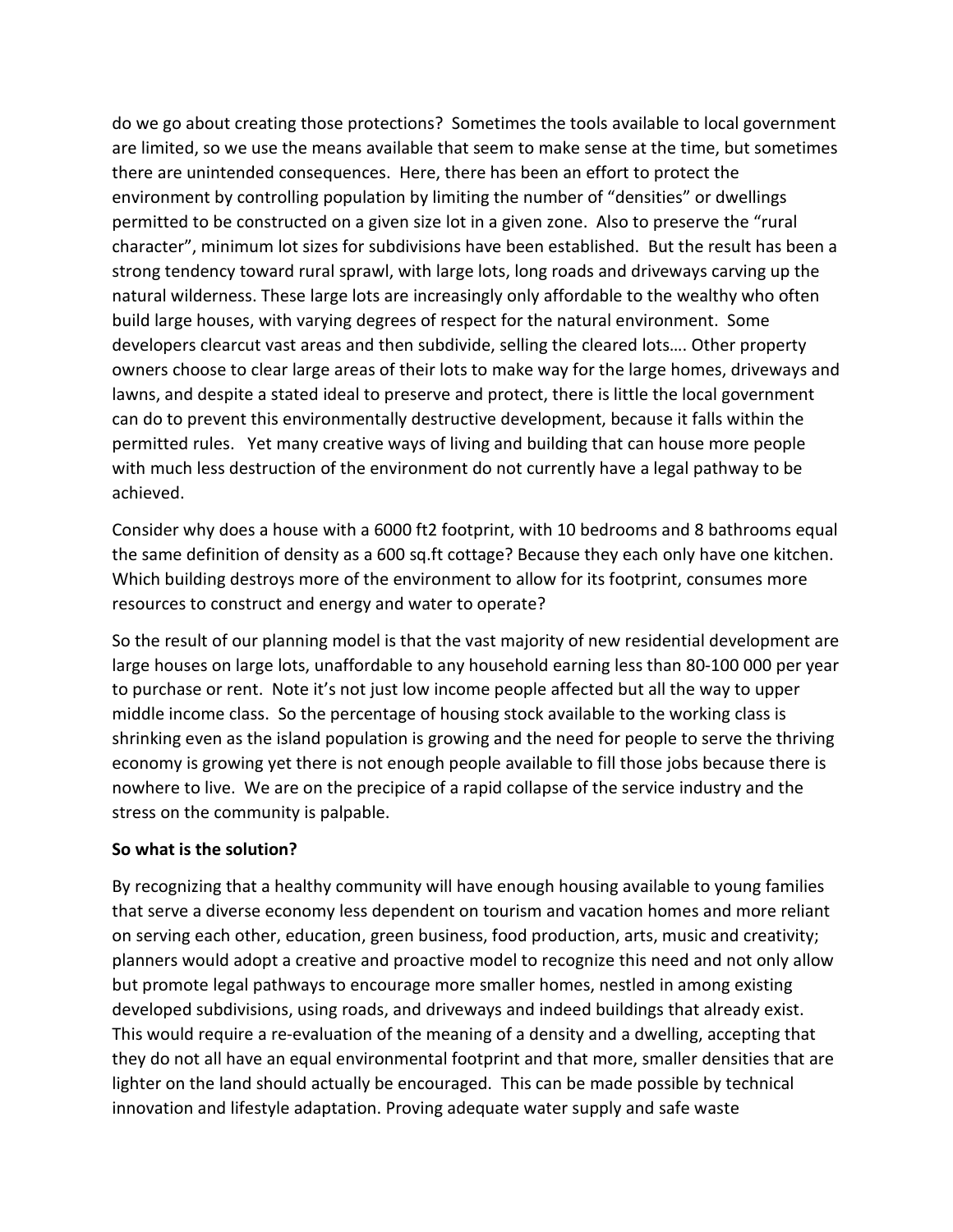management are necessary requirements, but innovative ways of achieving this must be encouraged. Buildings can be greener, blend naturally into the rural landscape all the while allowing for more efficient transportation sharing as we transition away from a fossil fuel economy.

Fortunately planners do not have to reinvent the wheel. A report written for the Islands Trust in 2003 describes "**Options for Affordable Housing:** *New Solutions to the Housing Crisis in the Islands Trust Area"* Yes, solutions to the housing crisis were already identified 15 years ago, and some have been sparingly implemented here but not in the proactive way necessary to create a new way of doing things.

There are some very interesting examples describing many pathways available to planners to help promote smaller, more affordable homes. One idea that relates to my example about reevaluation of the definition of density is by measuring density as a percentage of total square feet per lot. An average house size footprint could be identified, let's say for the sake of discussion 2000 sq.ft. This could be distributed creatively allowing for multiple dwellings on a lot or multiple dwellings in a single building. Say 1000 sq ft footprint, and a 600 sq ft cottage and 400 sq.ft cabin. By allowing the use of the second story this becomes three modest homes for families of varying size…..it would allow people to pool their resources to purchase a property and build or would allow for a property owner to get rental income by renting out the cottages long term. This can allow older citizens to stay on their property longer by creating a small community around them.

Another tool mentioned is the idea of density bonuses, these are usually thought of in terms of larger development or subdivisions as a reward for preserving a large portion of the land in covenant for example, but they could also be used on a smaller scale to reward innovative ideas, let's call them eco-credits. Additional secondary cottages or suites can be awarded to a creative property owner by creatively fulfilling a certain number of potential eco-credits. Again, adequate water supply and safe waste management are a pre-requisite, but let's say a candidate must also show an ecologically sensitive development plan, for example minimal clearing and driveways….They must achieve a certain number of eco-credits from a list of potentials like: Rain water harvesting, greywater recycling, composting toilets, reed bed filtration, ecological building materials, local building materials, recycled materials, repurposed buildings, passive solar design, net zero energy, increased insulation, solar thermal and solar energy, permaculture food production and landscape design…..there are more but you get the idea. There could be varying degrees of achievement standards, perhaps resulting in varying size of additional square footage.

This would spawn a culture of innovation and creativity. Our community would become experts in achieving these ecological features, creating a thriving economy serving each other locally, and providing the opportunity to be a leader in innovation and education.